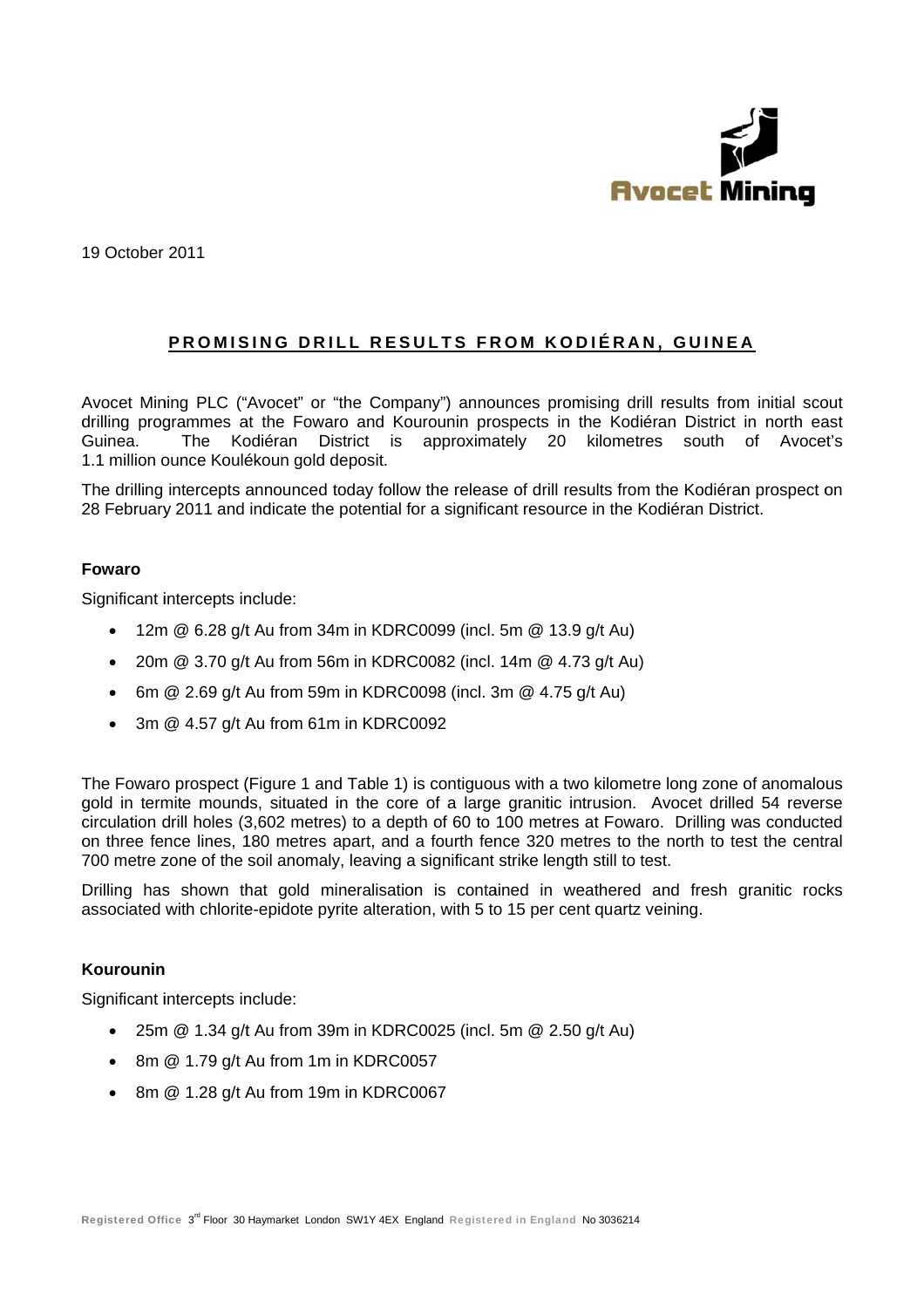The Kourounin Prospect (Figure 1 and Table 2) is associated with a strong gold-in-soil geochemical anomaly and a medium-order conductive geophysical signature defined by the recent airborne geophysical survey. The Company drilled 59 reverse circulation drill holes (6,069 metres) on five 320 metres spaced fence lines to an average depth of 100 metres.

The broad-spaced drill holes have intersected low-grade gold mineralisation in highly weathered sandstone associated with 5-10 per cent quartz veining. Mineralisation was intersected on each drill fence over approximately 1 km strike length suggesting that further infill drilling may prove up a coherent mineralised zone.

Avocet is targeting a maiden resource of 500,000 ounces in the Kodiéran District. Further drilling is planned for the fourth quarter of 2011 to follow up on these promising drill results, with a resource statement expected in early 2012.

Commenting on these drill results, Brett Richards, Chief Executive Officer for Avocet, stated:

*"These results demonstrate the prospective nature of the Kodiéran District in Guinea and highlight the exploration potential of the greater Tri-K region. While the development of Koulékoun remains Avocet's primary focus in Guinea, the development of a second significant resource at Kodiéran supports our view that the Tri-K region has substantial gold production potential."* 

*The information in this announcement that relates to Exploration Results is based on information reviewed and audited by Mr Peter Flindell, (MAusIMM), Executive Vice President of Exploration for Avocet. Mr Flindell has the experience relevant to the style of mineralisation and type of deposit under consideration to qualify as a Qualified Person as defined by the Canadian National Instrument 43-101 for the reporting of Exploration Results, Mineral Resources and Mineral Reserves (NI 43-101) and as a Competent Persons as defined by the Australasian JORC Code (2004) for the reporting of Exploration Results, Mineral Resources and Ore Reserves. Mr Flindell consents to the inclusion of the technical information in this announcement in the form and context in which it appears.* 

| For further information please contact: |                                      |                                    |                              |                                            |                         |  |  |  |  |  |  |
|-----------------------------------------|--------------------------------------|------------------------------------|------------------------------|--------------------------------------------|-------------------------|--|--|--|--|--|--|
| <b>Avocet Mining PLC</b>                | Buchanan                             | <b>Ambrian Partners</b><br>Limited | J.P. Morgan Cazenove         | <b>Arctic Securities</b>                   | <b>SEB Enskilda</b>     |  |  |  |  |  |  |
|                                         | <b>Financial PR</b><br>Consultants   | <b>NOMAD &amp; Joint Broker</b>    | Lead Broker                  | <b>Financial Adviser</b><br>& Market Maker | <b>Market Maker</b>     |  |  |  |  |  |  |
| Brett Richards, CEO                     | <b>Bobby Morse</b>                   | Samantha Harrison                  | Michael Wentworth-           | Arne Wenger                                | <b>Fredrik Cappelen</b> |  |  |  |  |  |  |
| Mike Norris, FD                         | James Strong                         | Jen Boorer                         | Stanley                      | Petter Bakken                              |                         |  |  |  |  |  |  |
| Angela Parr, IR                         |                                      |                                    | Neil Passmore                |                                            |                         |  |  |  |  |  |  |
| +44 20 7766 7674                        | +44 20 7466 5000<br>+44 78 7260 4783 | +44 20 7634 4700                   | +44 20 7588 2828             | +47 2101 3100                              | +47 2100 8500           |  |  |  |  |  |  |
| www.avocet.co.uk                        | www.buchanan.uk.com                  | www.ambrian.com                    | www.jpmorgancazenove.<br>com | www.arcticsec.no                           | www.sebenskilda.n<br>o  |  |  |  |  |  |  |

Registered Office 3<sup>rd</sup> Floor 30 Haymarket London SW1Y 4EX England Registered in England No 3036214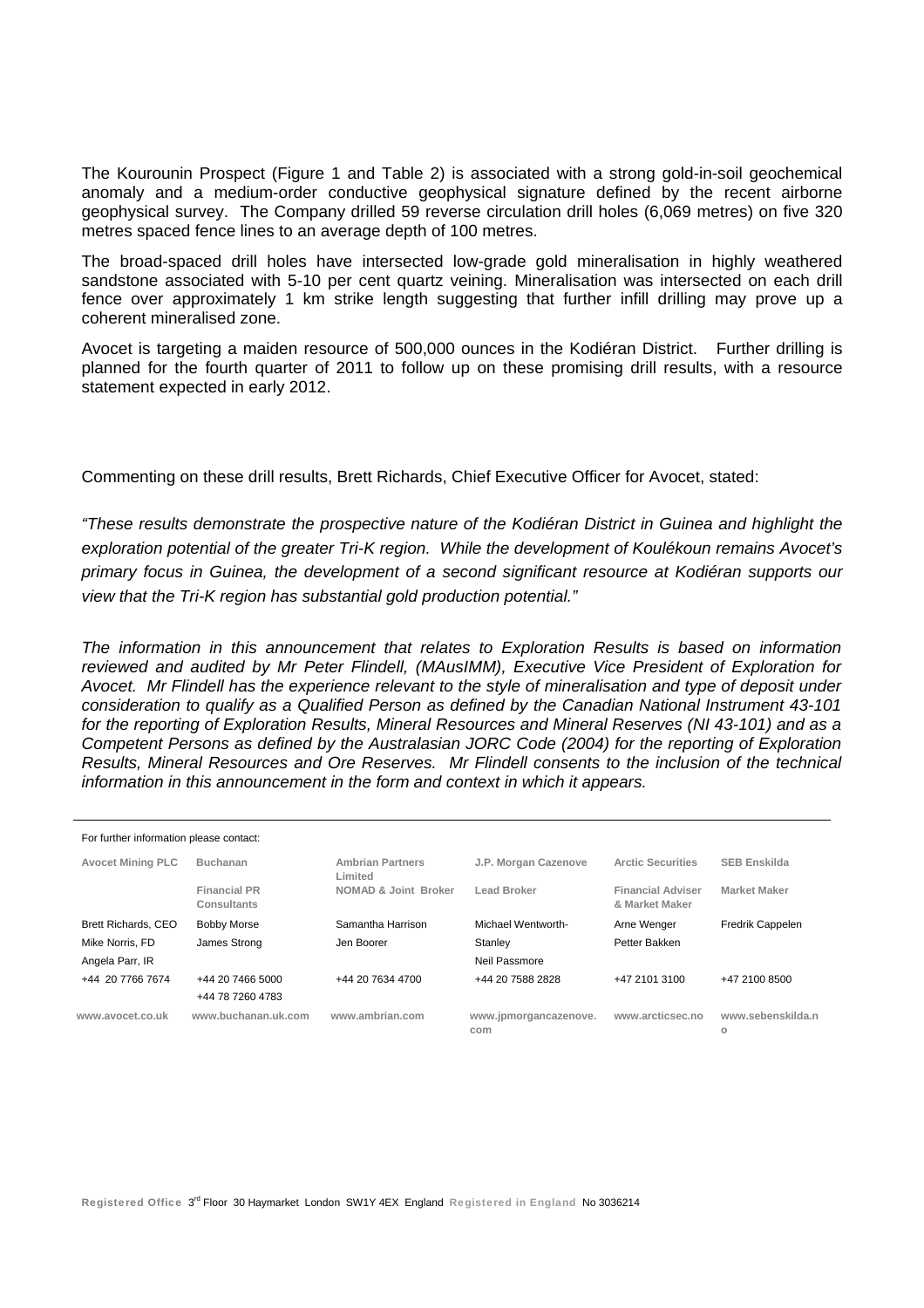#### **Notes to Editors**

Avocet Mining PLC ("Avocet" or "the Company") is a gold mining and exploration company listed on the AIM market of the London Stock Exchange (Ticker: AVM.L) and the Oslo Børs (Ticker: AVM.OL). The Company's principal activities are gold mining and exploration in Burkina Faso (as 90 per cent owner of the Inata gold mine and 100 per cent owner of 8 exploration licences in the Bélahouro region surrounding Inata) and exploration in Guinea.

In December 2010 Avocet announced that it had signed a binding agreement for the conditional sale of its South East Asian assets to J & Partners L.P., a private company, for US\$200 million. To date US\$197 million of the total consideration has been received.

The substantial completion of this transaction has left Avocet as a West African gold producer and explorer, with a clear strategy for growth in that region.

The Inata deposit presently comprises a Mineral Resource of 3.36 million ounces and a Mineral Reserve of 1.46 million ounces. Inata poured its first gold in December 2009. Other assets in West Africa include exploration permits in Burkina Faso (the most advanced prospect within Bélahouro being the Souma trend, some 20 kilometres from Inata, with a Mineral Resource of 561,100 ounces), Guinea (the most advanced being Koulékoun with a Mineral Resource of 1.1 million ounces) and Mali.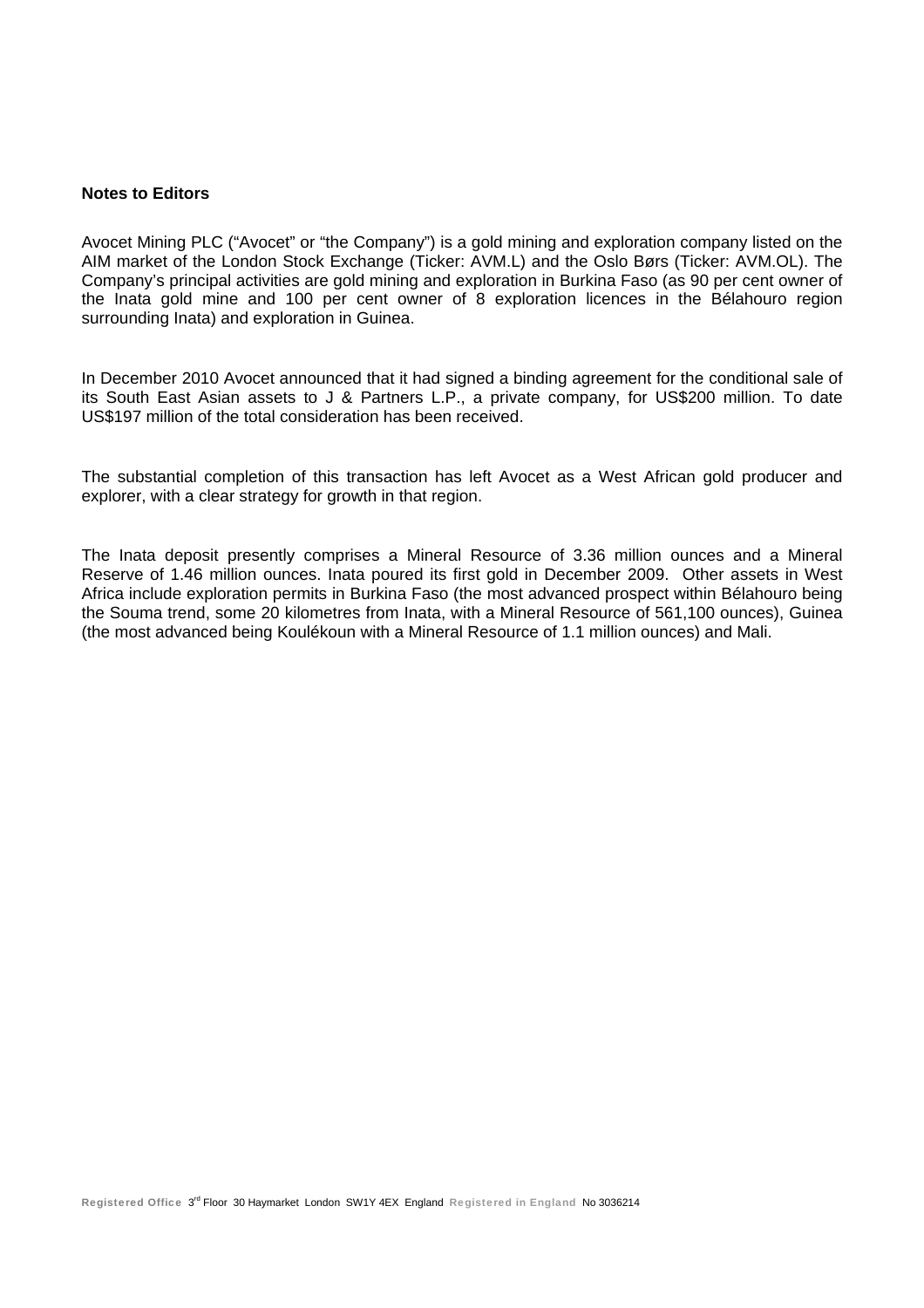

FIGURE1: LOCATION OF SIGNIFICANT INTERCEPTS AT FOWARO AND KOUROUNIN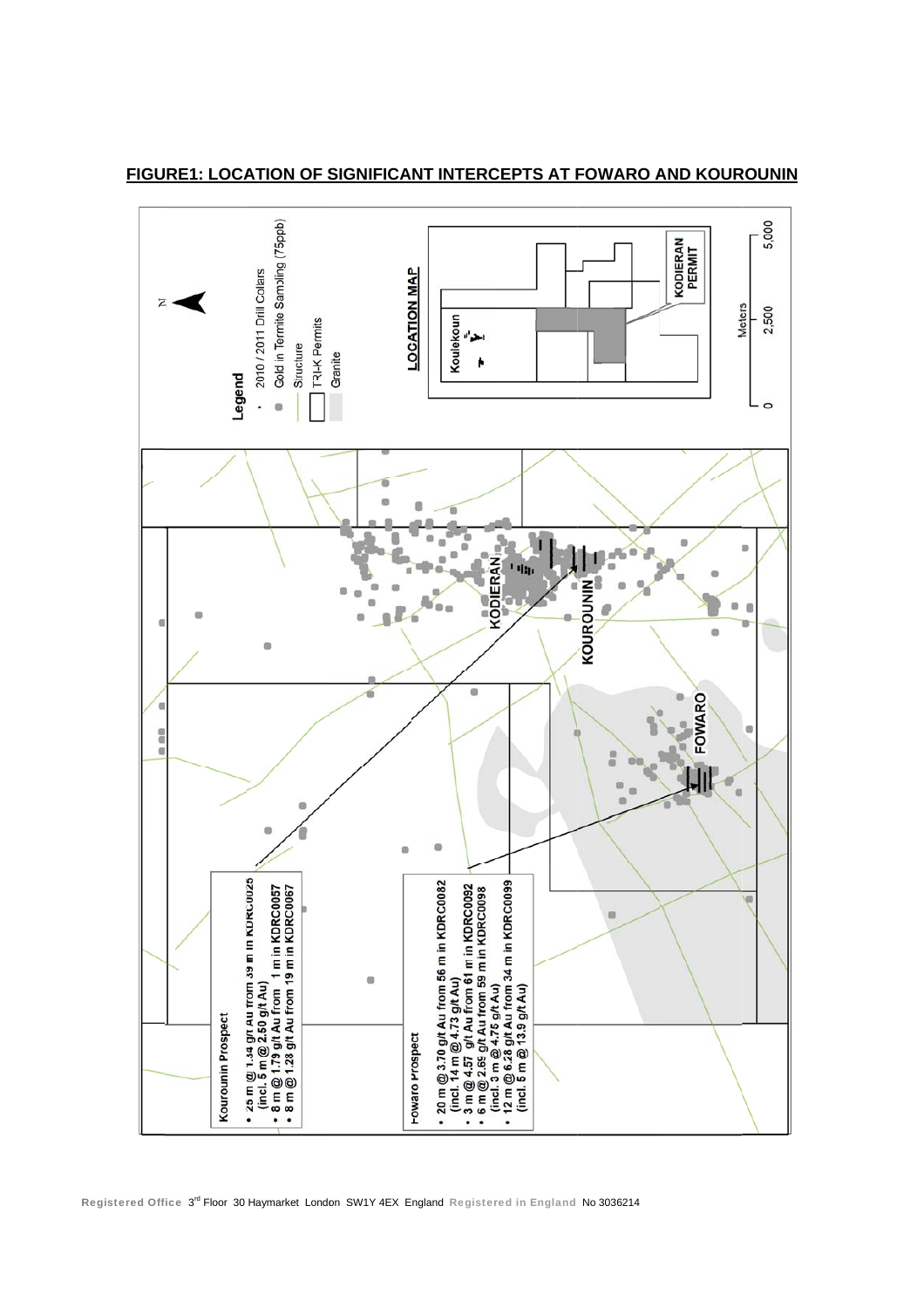| Hole ID         | East   | <b>North</b> | RL  | Az  | <b>Dip</b> | EOH<br>(m) | From<br>(m)               | To<br>(m)        | <b>Width</b><br>(m) | Grade<br>(g/t Au) | Including        |
|-----------------|--------|--------------|-----|-----|------------|------------|---------------------------|------------------|---------------------|-------------------|------------------|
| <b>KDRC0070</b> | 506950 | 1163971      | 419 | 270 | $-55$      | 80.0       | 8                         | 9                | $\mathbf{1}$        | 1.55              |                  |
| <b>KDRC0074</b> | 507148 | 1163973      | 415 | 270 | $-55$      | 80.0       | 28                        | 29               | 1                   | 0.52              |                  |
| <b>KDRC0075</b> | 507197 | 1163970      | 414 | 270 | $-55$      | 100.0      | 48                        | 50               | $\overline{c}$      | 3.29              |                  |
| <b>KDRC0076</b> | 507249 | 1163969      | 415 | 270 | $-55$      | 100.0      | 87                        | 88               | 1                   | 1.37              |                  |
| <b>KDRC0081</b> | 506818 | 1163650      | 421 | 270 | $-55$      | 80.0       | 6                         | $\overline{7}$   | 1                   | 0.51              |                  |
|                 |        |              |     |     |            |            | 10                        | 11               | $\mathbf{1}$        | 0.97              |                  |
|                 |        |              |     |     |            |            | 44                        | 45               | 1                   | 0.67              |                  |
| <b>KDRC0082</b> |        |              |     |     |            |            |                           |                  |                     |                   | 14m @ 4.73 g/t   |
|                 | 506872 | 1163650      | 418 | 270 | -55        | 80.0       | 56                        | 76               | 20                  | 3.70              | Au               |
| <b>KDRC0083</b> | 506918 | 1163647      | 418 | 270 | $-55$      | 80.0       | $\mathbf{3}$              | $\overline{5}$   | $\boldsymbol{2}$    | 1.51              |                  |
| <b>KDRC0085</b> | 507021 | 1163650      | 415 | 270 | $-55$      | 80.0       | 19                        | 20               | $\mathbf{1}$        | 1.45              |                  |
| <b>KDRC0086</b> | 507070 | 1163650      | 419 | 270 | $-55$      | 80.0       | 63                        | 64               | 1                   | 0.83              |                  |
| <b>KDRC0087</b> | 507119 | 1163650      | 419 | 270 | $-55$      | 80.0       | 37                        | 38               | 1                   | 3.79              |                  |
| <b>KDRC0088</b> | 507170 | 1163650      | 415 | 270 | $-55$      | 80.0       | 5                         | 6                | 1                   | 21.5              |                  |
| <b>KDRC0089</b> | 507223 | 1163650      | 418 | 270 | $-55$      | 80.0       | 48                        | 49               | $\mathbf{1}$        | 0.58              |                  |
| <b>KDRC0090</b> | 507270 | 1163650      | 415 | 270 | $-55$      | 80.0       | $\ensuremath{\mathsf{3}}$ | 4                | 1                   | 0.77              |                  |
|                 |        |              |     |     |            |            | 9                         | 10               | 1                   | 0.50              |                  |
|                 |        |              |     |     |            |            | 20                        | 21               | 1                   | 0.54              |                  |
|                 |        |              |     |     |            |            | 63                        | 64               | $\mathbf{1}$        | 1.27              |                  |
|                 |        |              |     |     |            |            | 76                        | 77               | 1                   | 2.95              |                  |
| <b>KDRC0091</b> | 507322 | 1163649      | 416 | 270 | -55        | 80.0       | 43                        | 44               | 1                   | 1.32              |                  |
| <b>KDRC0092</b> | 507366 | 1163649      | 416 | 270 | $-55$      | 80.0       | 61                        | 64               | 3                   | 4.57              |                  |
| KDRC0094        | 507466 | 1163651      | 410 | 270 | -55        | 80.0       | 71                        | 72               | 1                   | 1.04              |                  |
|                 |        |              |     |     |            |            | 19                        | 20               | 1                   | 3.85              |                  |
|                 |        |              |     |     |            |            | 57                        | 58               | 1                   | 1.08              |                  |
|                 |        |              |     |     |            |            | 72                        | 73               | 1                   | 3.29              |                  |
| <b>KDRC0096</b> | 506896 | 1163486      | 418 | 270 | $-55$      | 80.0       | 25                        | 29               | 4                   | 0.38              |                  |
|                 |        |              |     |     |            |            | 58                        | 59               | 1                   | 0.65              |                  |
|                 |        |              |     |     |            |            | 65                        | 66               | 1                   | 1.04              |                  |
| <b>KDRC0097</b> | 506947 | 1163486      | 417 | 270 | -55        | 60.0       | 30                        | 31               | $\mathbf{1}$        | 0.96              |                  |
| <b>KDRC0098</b> | 506999 | 1163493      | 418 | 270 | $-55$      | 66.0       | 27                        | 29               | $\boldsymbol{2}$    | 7.00              |                  |
|                 |        |              |     |     |            |            | 41                        | 42               | 1                   | 0.60              |                  |
|                 |        |              |     |     |            |            | 59                        | 65               | 6                   | 2.69              | 3m @ 4.80 g/t Au |
| <b>KDRC0099</b> | 507050 | 1163490      | 415 | 270 | $-55$      | 62.0       | 23                        | 24               | 1                   | 12.8              |                  |
|                 |        |              |     |     |            |            | 27                        | 28               | $\mathbf{1}$        | 0.91              |                  |
|                 |        |              |     |     |            |            | 34                        | 46               | 12                  | 6.28              | 5m @ 13.9 g/t Au |
|                 |        |              |     |     |            |            | 52                        | 57               | 5                   | 0.68              |                  |
| <b>KDRC0100</b> | 507100 | 1163491      | 417 | 270 | $-55$      | 60.0       | $\,6$                     | $\overline{7}$   | $\mathbf{1}$        | 0.91              |                  |
|                 |        |              |     |     |            |            | 31                        | 35               | 4                   | 1.29              |                  |
| <b>KDRC0101</b> | 507147 | 1163491      | 414 | 270 | -55        | 64.0       | 29                        | 31               | 2                   | 2.35              |                  |
| <b>KDRC0102</b> | 507199 | 1163487      | 412 | 270 | $-55$      | 60.0       | 13                        | 14               | 1                   | 0.74              |                  |
| KDRC0117        | 506900 | 1163331      | 412 | 270 | $-55$      | 54.0       | 6                         | $\boldsymbol{7}$ | 1                   | 1.38              |                  |
| <b>KDRC0118</b> | 506952 | 1163330      | 409 | 270 | $-55$      | 54.0       | 18                        | 19               | $\mathbf{1}$        | 3.01              |                  |

Notes: Individual gold assays have a top cut of 30 g/t Au and a lower cut of 0.5 g/t Au for intercept calculations *Maximum internal waste allowed is 2m and minimum mineralised interval is 1m* All holes are drilled from surface using conventional reverse circulation drilling techniques by West African Drilling Services All samples have been prepared and analysed by SGS Laboratories in Siguiri, Guinea and SGS Analabs in Morila, Mali *Gold has been analysed by fire assay using a 50 gram charge All sample batches have passed Avocet's QAQC protocols*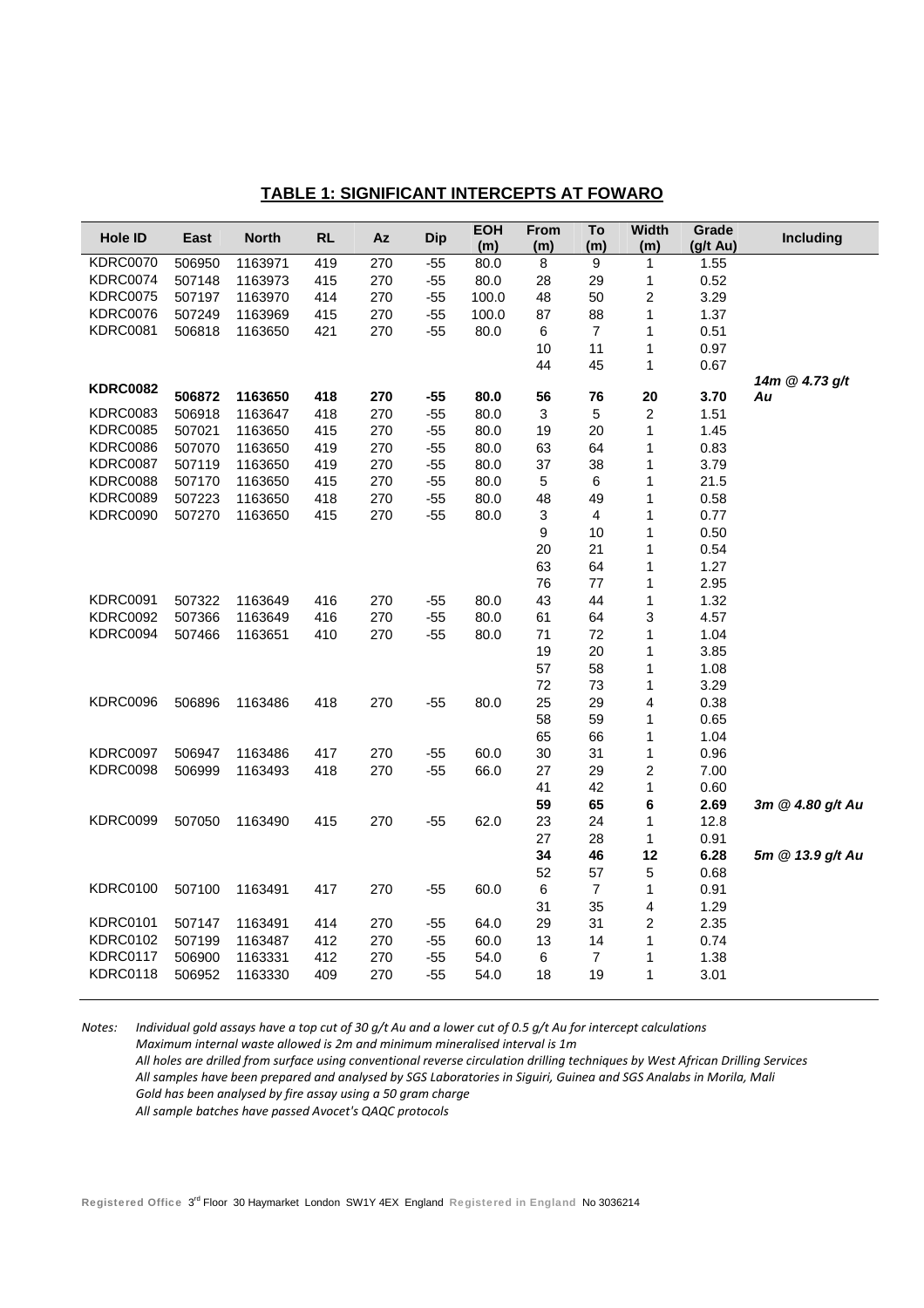| Hole ID                 | East   | <b>North</b> | <b>RL</b> | <b>Az</b> | <b>Dip</b> | <b>EOH</b><br>(m) | <b>From</b><br>(m) | To<br>(m)      | Width<br>(m)            | Grade<br>$(g/t \, Au)$ | <b>Including</b> |
|-------------------------|--------|--------------|-----------|-----------|------------|-------------------|--------------------|----------------|-------------------------|------------------------|------------------|
| <b>KDRC0009</b>         | 514208 | 1168279      | 432       | 270       | $-55$      | 100.0             | 18                 | 20             | $\overline{c}$          | 1.03                   |                  |
| <b>KDRC0012</b>         | 514062 | 1168280      | 432       | 270       | $-55$      | 100.0             | $\overline{7}$     | 10             | 3                       | 0.85                   |                  |
|                         |        |              |           |           |            |                   | 18                 | 20             | $\overline{\mathbf{c}}$ | 0.66                   |                  |
| <b>KDRC0013</b>         | 514011 | 1168280      | 435       | 270       | $-55$      | 100.0             | $\mathbf{1}$       | $\mathbf{3}$   | $\overline{c}$          | 0.96                   |                  |
|                         |        |              |           |           |            |                   | 74                 | 75             | 1                       | 0.58                   |                  |
|                         |        |              |           |           |            |                   | 89                 | 90             | 1                       | 0.80                   |                  |
| KDRC0014                | 513959 | 1168280      | 430       | 270       | $-55$      | 100.0             | 40                 | 44             | 4                       | 0.81                   |                  |
|                         |        |              |           |           |            |                   | 48                 | 49             | 1                       | 0.54                   |                  |
| KDRC0018                | 514077 | 1167961      | 418       | 270       | $-55$      | 100.0             | 31                 | 32             | 1                       | 0.50                   |                  |
| <b>KDRC0022</b>         | 513880 | 1167960      | 412       | 270       | $-55$      | 114.0             | 39                 | 40             | 1                       | 2.04                   |                  |
|                         |        |              |           |           |            |                   | 68                 | 69             | 1                       | 3.16                   |                  |
| <b>KDRC0024</b>         | 513780 | 1167959      | 409       | 270       | $-55$      | 100.0             | 99<br>12           | 105<br>13      | 6<br>1                  | 0.79<br>1.78           |                  |
|                         |        |              |           |           |            |                   | 35                 | 36             | 1                       | 0.62                   |                  |
|                         |        |              |           |           |            |                   | 62                 | 64             | $\overline{\mathbf{c}}$ | 1.82                   |                  |
| <b>KDRC0025</b>         | 513730 | 1167960      | 410       | 270       | $-55$      | 108.0             | $\pmb{0}$          | 5              | $\mathbf 5$             | 0.90                   |                  |
|                         |        |              |           |           |            |                   | 14                 | 39             | 25                      | 1.34                   | 5m @ 2.50 g/t Au |
|                         |        |              |           |           |            |                   | 57                 | 59             | $\boldsymbol{2}$        | 1.23                   |                  |
|                         |        |              |           |           |            |                   | 76                 | 77             | 1                       | 3.13                   |                  |
| <b>KDRC0027</b>         | 513630 | 1167960      | 410       | 270       | $-55$      | 100.0             | 39                 | 42             | 3                       | 1.81                   |                  |
|                         |        |              |           |           |            |                   | 71                 | 72             | 1                       | 0.94                   |                  |
| <b>KDRC0028</b>         | 513580 | 1167959      | 410       | 270       | $-55$      | 100.0             | 51                 | 53             | $\overline{\mathbf{c}}$ | 0.70                   |                  |
| <b>KDRC0032</b>         | 514010 | 1167320      | 406       | 270       | $-55$      | 108.0             | 15                 | 17             | $\boldsymbol{2}$        | 0.68                   |                  |
|                         |        |              |           |           |            |                   | 94                 | 95             | 1                       | 2.52                   |                  |
| <b>KDRC0033</b>         | 513962 | 1167320      | 403       | 270       | $-55$      | 102.0             | $\overline{7}$     | 8              | 1                       | 1.00                   |                  |
| <b>KDRC0038</b>         | 513709 | 1167318      | 407       | 270       | $-55$      | 100.0             | 53                 | 54             | 1                       | 1.17                   |                  |
| <b>KDRC0039</b>         | 513658 | 1167318      | 403       | 270       | $-55$      | 96.0              | 25                 | 26             | 1                       | 0.69                   |                  |
|                         |        |              |           |           |            |                   | 80                 | 82             | $\overline{\mathbf{c}}$ | 1.07                   |                  |
|                         |        |              |           |           |            |                   | 87                 | 90             | 3                       | 1.86                   |                  |
| KDRC0040                | 513608 | 1167319      | 407       | 270       | $-55$      | 100.0             | 0                  | 1              | 1                       | 0.69                   |                  |
|                         |        |              |           |           |            |                   | 6                  | 12             | 6                       | 0.76                   |                  |
|                         |        |              |           |           |            |                   | 68                 | 69             | 1                       | 0.57                   |                  |
| KDRC0041                | 513562 | 1167320      | 408       | 270       | $-55$      | 100.0             | 10                 | 11             | 1                       | 1.25                   |                  |
| <b>KDRC0042</b>         | 513510 | 1167320      | 406       | 270       | -55        | 100.0             | 54<br>24           | 55<br>25       | 1<br>1                  | 1.21<br>1.25           |                  |
|                         |        |              |           |           |            |                   | 31                 | 32             | 1                       | 0.50                   |                  |
|                         |        |              |           |           |            |                   | 36                 | 37             | 1                       | 0.94                   |                  |
|                         |        |              |           |           |            |                   | 80                 | 83             | 3                       | 1.63                   |                  |
| KDRC0043 513460 1167321 |        |              | 403       | 270       | $-55$      | 114.0             | 59                 | 60             | 1                       | 0.82                   |                  |
| <b>KDRC0045</b>         | 513360 | 1167321      | 404       | 270       | $-55$      | 105.0             | 12                 | 13             | 1                       | 1.86                   |                  |
|                         |        |              |           |           |            |                   | 99                 | 100            | 1                       | 1.09                   |                  |
| <b>KDRC0050</b>         | 513688 | 1166999      | 418       | 270       | $-55$      | 102.0             | $\pmb{0}$          | $\overline{c}$ | 2                       | 0.52                   |                  |
|                         |        |              |           |           |            |                   | $\overline{7}$     | 14             | 7                       | 0.77                   |                  |
|                         |        |              |           |           |            |                   | 20                 | 22             | 2                       | 2.00                   |                  |
| <b>KDRC0051</b>         | 513635 | 1167000      | 415       | 270       | $-55$      | 102.0             | $\pmb{0}$          | 1              | 1                       | 0.65                   |                  |
|                         |        |              |           |           |            |                   | 17                 | 18             | 1                       | 2.55                   |                  |
|                         |        |              |           |           |            |                   | 83                 | 84             | 1                       | 30.0                   |                  |
| <b>KDRC0052</b>         | 513590 | 1167002      | 412       | 270       | $-55$      | 102.0             | 22                 | 26             | 4                       | 0.56                   |                  |
| <b>KDRC0053</b>         | 513537 | 1166999      | 418       | 270       | $-55$      | 100.0             | 38                 | 39             | 1                       | 0.56                   |                  |
| <b>KDRC0054</b>         | 513490 | 1166998      | 422       | 270       | $-55$      | 102.0             | 24                 | 29             | 5                       | 1.00                   |                  |
|                         |        |              |           |           |            |                   | 76                 | 77             | 1                       | 0.63                   |                  |
| <b>KDRC0055</b>         | 513439 | 1167002      | 425       | 270       | $-55$      | 100.0             | 59                 | 60             | 1                       | 0.75                   |                  |
| <b>KDRC0056</b>         | 513388 | 1166999      | 422       | 270       | $-55$      | 174.0             | 173                | 174            | 1                       | 0.52                   |                  |

# **TABLE 2: SIGNIFICANT INTERCEPTS AT KOUROUNIN**

Registered Office 3rd Floor 30 Haymarket London SW1Y 4EX England Registered in England No 3036214